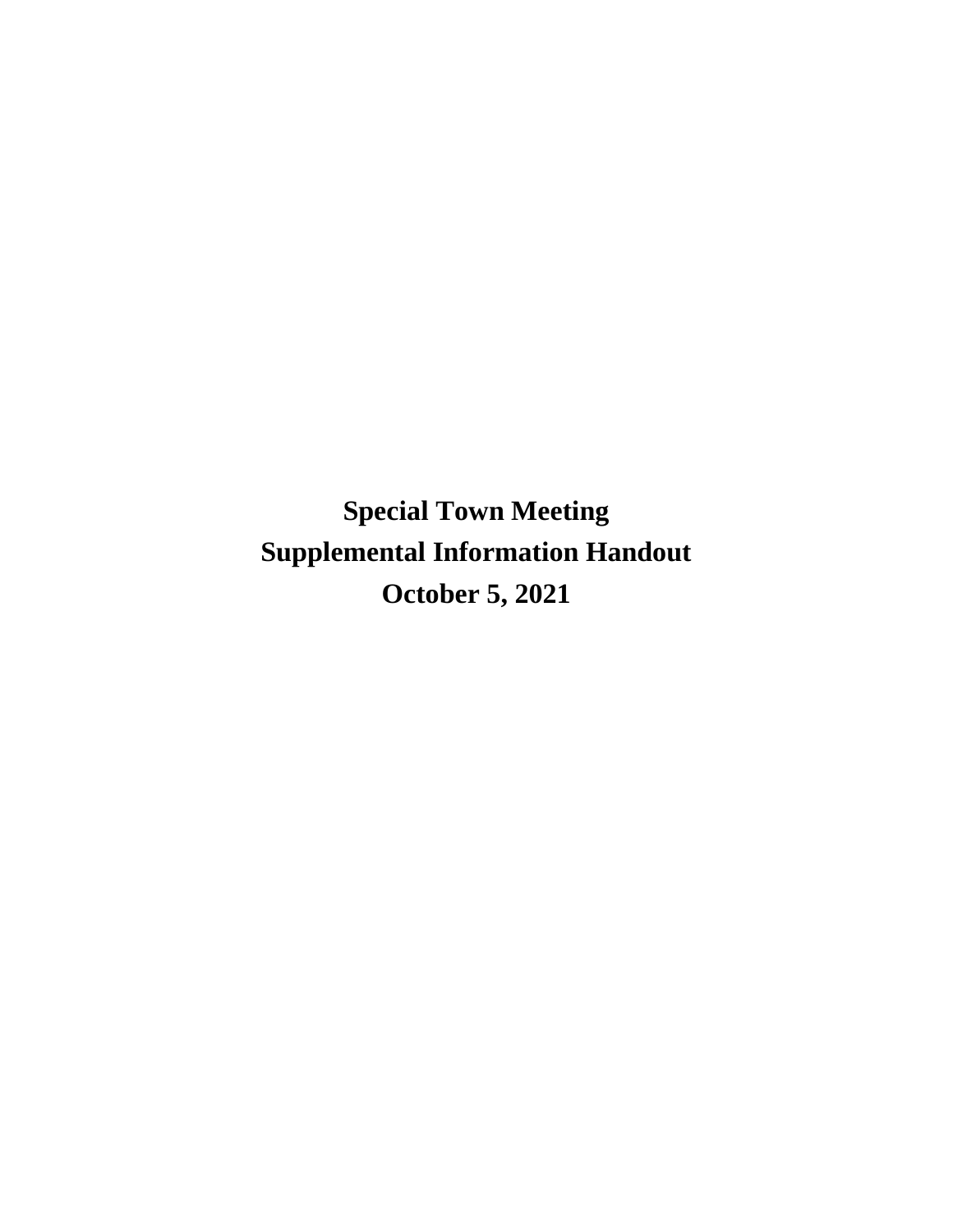The following is a summary of proposed Special Town Meeting actions and balances in funds being proposed for utilization and how those actions relate to the Board of Selectmen's Overall Financial Management Policy. Not all articles are included in this handout since their Executive Summary provides sufficient explanation.

# **Board of Selectmen Overall Financial Management Policy after Free Cash Certification:**

- At least \$600,000 will be set aside for potential snow and ice deficit (Funds are set aside and will remain in Free Cash).
- At least \$350,000 will be set aside to be transferred into the Other Post-Employment Benefits Trust Fund (Instead of transferring funds from Free Cash, funds were appropriated in the FY22 Budget. The General Fund Unclassified Budget has an appropriation in the amount of \$650,000 for OPEB. In addition, the Water Enterprise Fund appropriated \$163,947, Sewer Enterprise Fund appropriated \$38,785 and the Cable Enterprise Fund appropriated \$6,200 for a total Town funding of \$858,932).
- At least 25% of the remaining Certified Free Cash is recommended to fund the capital budget and one-time capital expenditures. (The remaining FY22 Free Cash is \$4,120,482 and 25% of that amount is \$1,030,121. The proposed Special Town Meeting expenditure for the capital budget and one-time capital expenditure is \$180,168 which does not meet this goal but there are no other expenditures that need to be brought forward at this time).
- At least 25% of the remaining Certified Free Cash will be placed into the Stabilization Fund. (The remaining FY22 Free Cash is \$3,940,314 and 25% of that amount is \$985,079. In Article 5, \$3,940,314 is proposed to be transferred from Free Cash into the Stabilization Fund which will meet and exceed this goal).

# **Glossary of Terms**

**Town Meeting:** A duly called meeting in which all Town of Tewksbury registered voters are eligible to participate to act upon fiscal issues, zoning changes, by-law amendments, and other matters affecting the Town. Each voter has one vote in the decision making process.

The Annual Town Meeting is held each May to decide issues for the fiscal year starting July first. Special Town Meeting(s) may be called at other times, to address issues that cannot wait for the next Annual Town Meeting; a Special Town Meeting is called by the Board of Selectmen; or by a petition of 200 registered voters.

# **Warrant:**

Public notice of business to be considered at the Town Meeting. It is publicly posted in each Precinct throughout the Town, on the Town's Website <http://www.tewksbury-ma.gov/board-of-selectmen/pages/town-warrants> and describes all of the Articles which will be acted upon at the Town Meeting.

# **Article(s):**

Individual subjects are described in the articles so that all voters are warned of potential action to be taken. The scope of each article sets the bounds of action that may be taken. Articles are submitted by the Town Departments or by voter petitions. Articles submitted by voter petitions require ten (10) or more registered voters signatures for insertion in the Annual Town Meeting Warrant, and one hundred (100) or more registered voters signatures for insertion in a Special Town Meeting Warrant.

# **General Information:**

The Moderator presides at the Town Meeting and is responsible for the ruling on procedural matters, overseeing an orderly debate, announcing the result of all votes and preserving decorum.

The proceedings are governed by Town Meeting Time, a handbook of parliamentary law prepared under the auspices of the Massachusetts Moderators Association. This guide may be simpler and easier to understand than the more widely known and consulted Robert's Rules of Order. Copies are available for reference at the Town Clerk's Office, Board of Selectmen's Office and the Tewksbury Public Library.

Registered voters are entitled to attend, address and vote at the Meeting. Visitors may attend the meeting and shall sit in the "reserved for visitors" section.

A voter desiring to speak should approach the microphone, await recognition by the Moderator, and identify him or herself when recognized by name and address.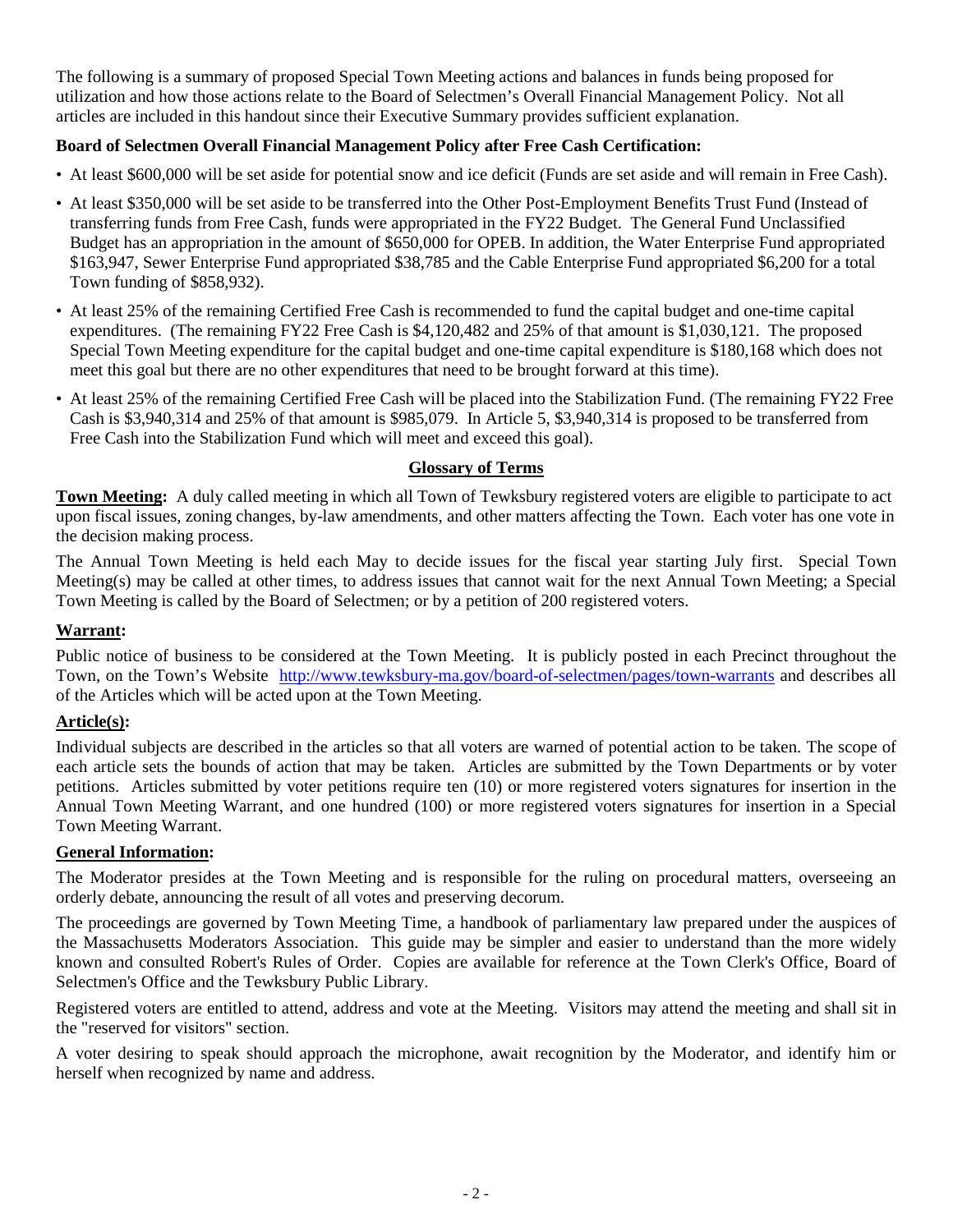**Motions, Motions to Amend, and Votes Required:** An Article in the Warrant states a question for the Town Meeting voters to answer. Separate issues are described in the Town Meeting Articles so that all voters are warned of potential action to be taken. The scope or intent of each Article set the bounds of action that may be taken.

Customarily the Finance Committee Chairman makes the first or Main Motion or if the Article relates to the Zoning By-Law the Planning Board Chairman will make the first or Main Motion. The sponsor or Petitioner of an article also may make the first or Main Motion. The Motion is then open for discussion by the assembly.

Motions to Amend the Main Motion, which is within the scope or intent of the Article, may be made on the Town Meeting floor.

Ordinarily motions require a majority vote of the voters present and voting for an Article to pass. Certain motions require a 2/3, 4/5 or a 9/10 vote to pass because of the provisions of the Town By-Laws or Massachusetts General Laws. The Moderator will announce the voting requirement before each vote requiring more than a majority vote.

**Motions For Indefinite Postponement of an Article:** A motion to Indefinitely Postpone an Article is equivalent to a motion to take no action on the Article. If the Motion to Indefinitely Postpone the Article is Adopted; the Article is defeated.

**Reconsideration of an Article:** No vote on a prior Article shall be Reconsidered except to correct a procedural defect, scriveners error or an oversight. Reconsideration for the above exceptions requires a majority vote.

**Move the Question:** The voters have heard all the discussion that they wish to hear on the pending Article and prefer to vote at once. The Moderator shall allow those presently standing, at the time of the motion, the opportunity to be heard and then he or she will take the vote to Move the Question.

**Rules to Govern Speakers:** No voter shall speak twice on any one subject, if any other voter who has not spoken already and is standing to be recognized by the moderator. No voter shall speak for more than five minutes at one time, except by vote of permission of the assembly.

**Raise and Appropriate:** A phrase used to identify a funding source for expenditure or expenditures, which refers to money generated by the tax levy or other local receipt. For Special Town Meeting additional funds were available to raise and appropriate since State Aid was higher than projected and New Growth (which is tax revenue generated by development and new construction in the community) was also higher than projected.

**Free Cash:** Remaining, unrestricted funds from operations of the previous fiscal year including unexpended Free Cash from the previous year, actual receipts in excess of revenue estimates shown on the tax recapitulation sheet, and unspent amounts in budget line-items. Unpaid property taxes and certain deficits reduce the amount that can be certified as Free Cash. The calculation of Free Cash is based on the balance sheet as of June 30, which is submitted by the community's auditor, accountant, or comptroller. Important: Free Cash is not available for appropriation until certified by the Department of Revenue's Director of Accounts.

**Retained Earnings:** An equity account reflecting the accumulated earnings of an Enterprise Fund that may be used to fund capital improvements, to reimburse the General Fund for prior year subsidies, to reduce user charges and to provide for enterprise revenue deficits (operating loss)

**Other Post-Employment Benefits (OPEB):** Employees of state and local governments may be compensated in a variety of forms in exchange for their services. In addition to a salary, many employees earn benefits over their years of service that will not be received until after their employment with the government ends. The most common type of these postemployment benefits is a pension. Post-employment benefits other than pensions generally take the form of health insurance and dental, vision, prescription, or other healthcare benefits provided to eligible retirees, including in some cases their beneficiaries. They may also include some type of life insurance. As a group, these are referred to as OPEB. Through actuarial analysis, municipalities must identify the true costs of the OPEB earned by employees over their estimated years of actual service and fund the liability.

**Stabilization Fund:** A fund designed to accumulate amounts for capital and other future spending purposes, although it may be appropriated for any lawful purpose (MGL Ch. 40§5B). Communities may establish one or more Stabilization Funds for different purposes and may appropriate into them, in any year, an amount not to exceed ten percent of the prior year's tax levy. The total of all Stabilization Fund balances shall not exceed ten percent of the community's equalized value of \$5,637,921,800, and any interest shall be added to and become a part of the funds. A two-thirds vote of Town Meeting or City Council is required to establish, amend the purpose of, or appropriate money into or from the Stabilization Fund.

# **SPECIAL TOWN MEETING ARTICLES THAT HAVE SCRIVENER'S ERRORS**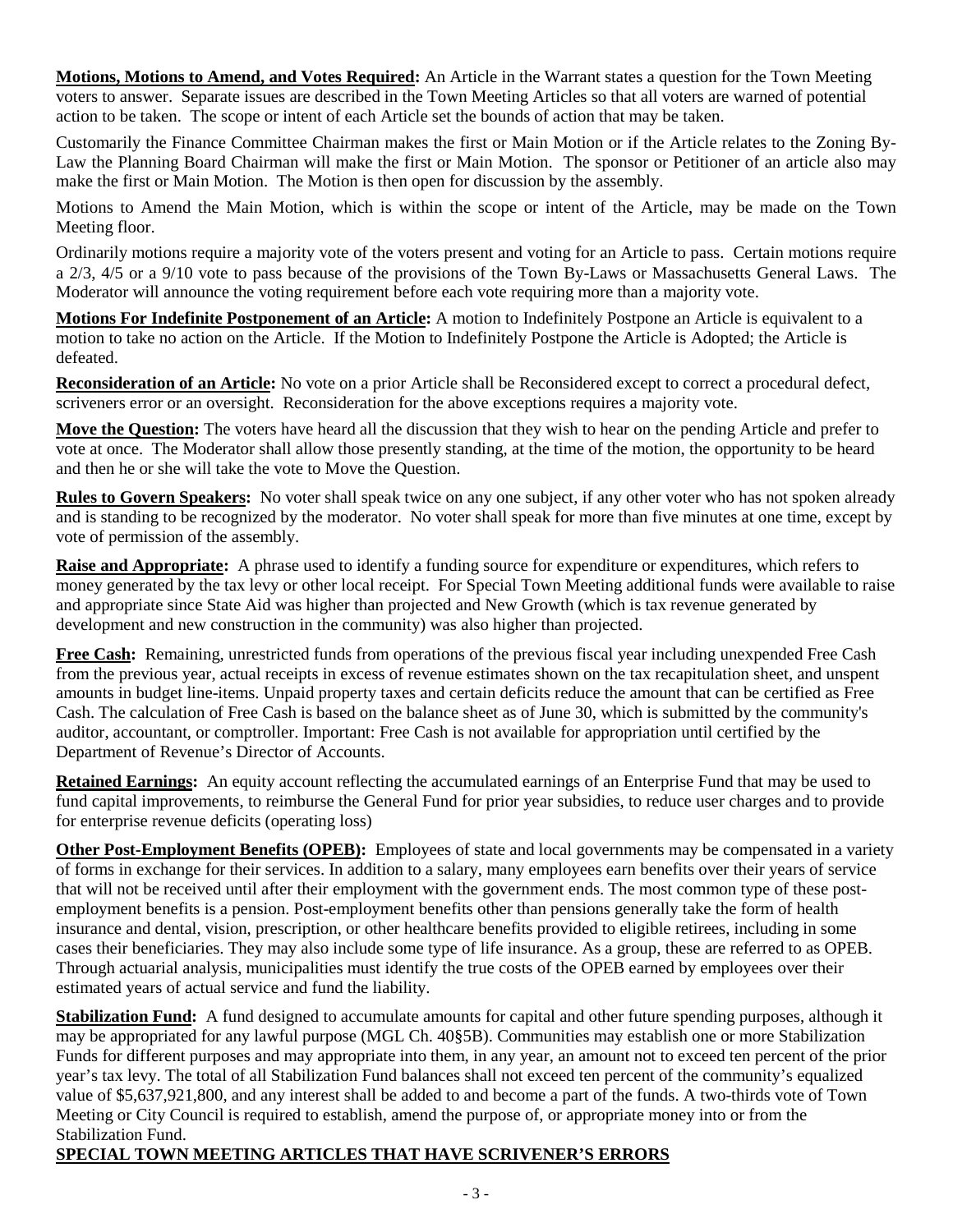# **(Deleted language shown with strikethrough and added in bold)**

**Article 7:** In the last paragraph: And, further, to authorize the Board of Selectmen to petition each branch of the General Court to enact such laws a**s** required by said Article XCVII (97), or take any other action relative thereto.

**Article 8:** In the, Executive Summary: This article requests authorization of an easement for National Grid for new electric service to the new Elementary School **Sutton Brook Landfill**.

**Article 13:** Within the article: To see if the Town will **vote** to amend the Town's General Bylaws to by replacing, in each instance in which they appear: (1) the words "Board of Selectmen" , "Board of Selectman", "Board", or "Selectmen" , when such terms reference the entire Board, with the term "Select Board"; **(2)** the term "Selectman" with "Select Board member" and (3) the term "Chairman" with the term "Chair; provided, however, that this bylaw amendment shall take effect only after all the provisions of G.L. c.40, s.32 have been met and the special act approved under Article12 takes effect.

**Article 14**: Within the article: To see if the Town will vote to amend the Town's Zoning Bylaws to by replacing, in each instance in which they appear: (1) the words "Board of Selectmen" , "Board of Selectman", "Board", or "Selectmen" , when such terms reference the entire Board, with the term "Select Board"; **(2)** the term "Selectman" with "Select Board member" and (3) the term "Chairman" with the term "Chair; provided, however, that this bylaw amendment shall take effect only after all the provisions of G.L. c.40, s.32 have been met and the special act approved under Article 12 takes effect.

# **SPECIAL TOWN MEETING ARTICLES THAT WILL BE AMENDED**

### **(Deleted language shown with strikethrough and added in bold)**

**Article 3:** To see if the Town will vote to transfer from the certified General Fund Free Cash or the Stabilization Fund a sum of \$180,168 to be expended by the Town Manager to fund the following; or take any other action relative thereto

**Article 5:** To see if the Town will vote to transfer the sum of money **\$3,940,314** from certified General Fund Free Cash to the Town Stabilization Fund; or take any other action relative thereto.

# **SPECIAL TOWN MEETING ARTICLE INFORMATION:**

### **Article 1 Raise and Appropriate \$820,579:**

Treasurer Collector Professional Services: \$10,000

Funds will be used for payroll support to cover vacations and for training of staff in payroll operations for future coverage.

### Computer Services Full Time Salaries: \$45,000

Currently there is one full-time and one part-time employee within the Computer Services Department providing IT support for the Town. The part-time position is currently funded at \$20,800 for 20 hours per week. Funds will be used to upgrade the part-time position within the Computer Services Department to a full-time potion. The position will be titled System Operator, Grade 7, with a salary range of \$62,521.93 - \$78,074.29. The position will provide computer hardware, software and network support.

### Computer Services Professional Services: \$30,000

Funds will be used to identify cybersecurity needs within the Town and to also assist with insuring and monitoring that the Town's IT infrastructure is secure against cyber-attacks.

# Treasurer Unclassified Interest Maturing Debt: \$735,579

Funds will be used for future Debt Service for a new combined DPW and School Maintenance Facility at the current site of the DPW Facility on Whipple Road. The original DPW facility was built in 1962 and was 8,400 SF. In 1980, additions were added increasing the total square footage to 25,900. These structures are still being utilized by DPW Highway, Water, Sewer, Fleet Maintenance and Administration Divisions for operations, equipment and vehicle storage and offices. The current facility is not code compliant, lacks sufficient space, and is inefficient and unsafe. The plan is to demolish the existing facility and build a new 63,238+/- facility on the current site that will house DPW as well School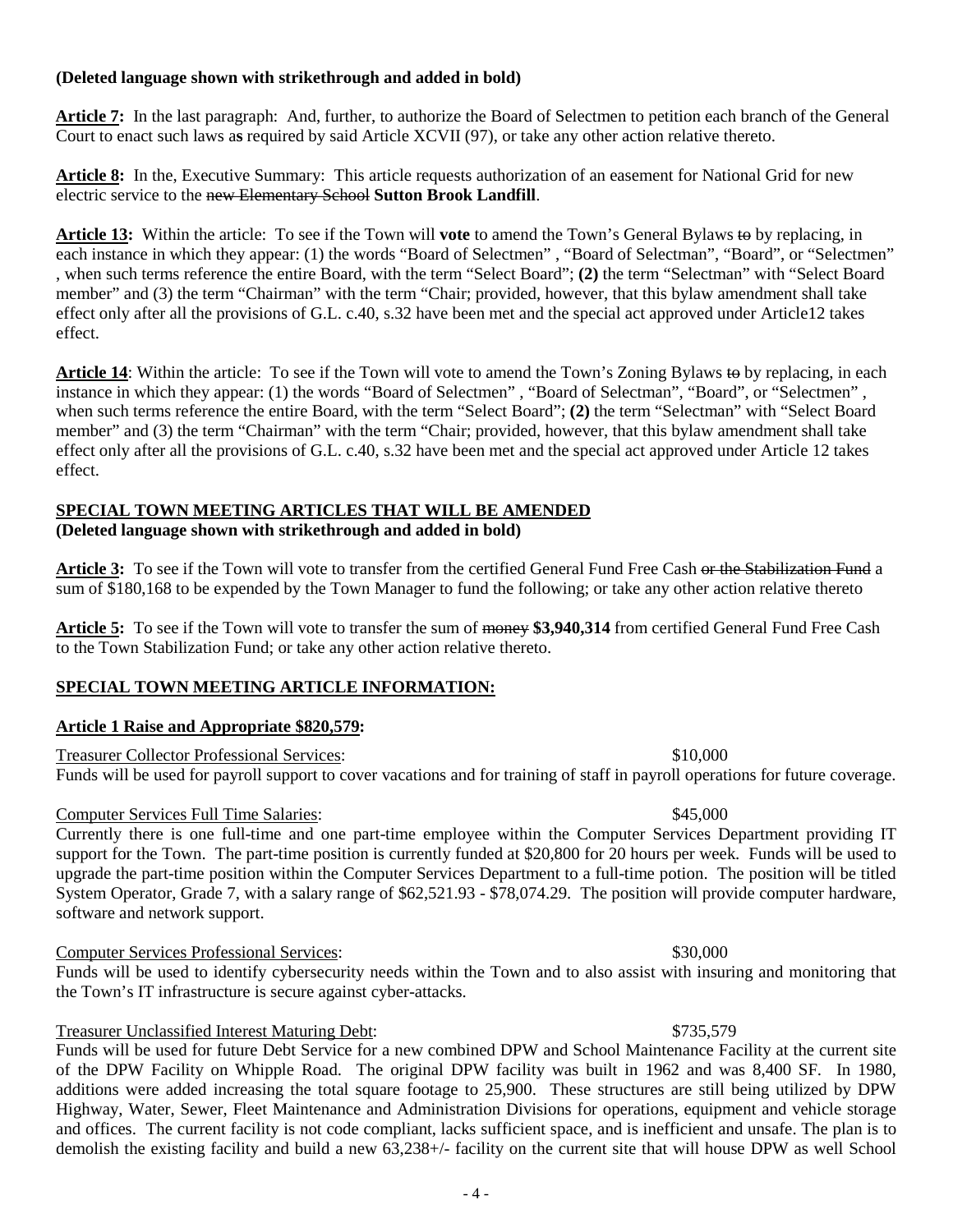Maintenance since the current School structure/facility will be demolished when the new Elementary School is built. The new facility will allow for proper storage of equipment, vehicles and materials, improved office space and employee work areas, locker rooms, meeting areas, state of the art Fleet Maintenance garage, fueling area and a vehicle wash bay. The current projected cost to construct this facility which includes Architectural/Engineering and Owner Project Management Construction Administration Fees and contingencies are \$39.9 million of which \$2.2 million has been appropriated for design and project management. Currently, due to COVID-19 construction pricing is higher than normal and securing materials has been challenging. The plan would be to bid the project during the Winter of 2022 and present an article at May Town Meeting 2022 to authorize the borrowing of funds needed to undertake this project. Over the next few months, the design will be completed as the project continues to be reviewed to determine if the construction estimate can be reduced. This is a design development estimate that will likely change. The plan to fund the future construction would be to utilize existing General Fund and Water and Sewer Enterprise Fund accounts and revenues. The goal is to fund the project without a Debt Exclusion Override and setting these funds aside gets us that much closer to achieving that goal. A determination to move forward with this project will be made once we have a better understanding construction prices and the bidding climate. This article only sets money aside for the combined DPW and School Maintenance Facility. It does not approve the project or its full funding that will come at a future Town Meeting.

## **Article 2 Raise and Appropriate \$3,795.71:**

This Article appropriates \$3,795.81 for unpaid invoices received after the Fiscal Year closed June 30, 2021.

| <b>Billerica Police Department Details:</b><br>Funding is for an unpaid invoice for Police Details for a DPW project. | \$232    |
|-----------------------------------------------------------------------------------------------------------------------|----------|
| <b>Priority Dispatch:</b><br>Funding is for an unpaid invoice for a license renewal for public safety software.       | \$2,244  |
| <b>WB</b> Mason:<br>Funding is for an unpaid invoice for Treasurer/Collector office supplies.                         | \$704.71 |
| Comcast:                                                                                                              | \$615    |

Funding is for an unpaid invoice for Town Hall Fiber back-up.

### **Article 3 Transfer \$180,168 from Free Cash:**

Library Carpet:  $\$65,000$ Funds will be used to install new carpet at the Library in the area of the entrance foyer, Children's Room, Teen Space, offices, elevator, employee entrance and part of the first floor. The total project cost is \$90,000, of which \$25,000 was appropriated at a previous Town Meeting.

### Police Station Renovations:  $\frac{$43,790}{2}$

Funding will be for technology upgrades to the Roll Call Room area of the Police Station. This is the first phase of renovations to this area which has not been upgraded since the Police Department was built in 1997.

### Boiler Center Fire Station:  $\frac{$49.878}{99.878}$

The current Center Fire Station boiler has failed and needs to be replaced since building will be occupied by the Fire Department until December. Also, after the Department moves into the new Center Station the building will still be used as temporary space for School Maintenance until a new facility is built for their operations. In addition for seven (7) months, School Administration offices will temporarily use the Center Station since the Center School will be demolished in May 2022 and their new Administration Offices will not be completed at the new elementary school until October 2022.

Deputy Fire Chief Assessment Center:  $$9,500$ Funds will be needed to conduct an Assessment Center to hire a new Deputy Fire Chief since the current Deputy is retiring in January 2022. Fire Rescue Vehicle:  $$12,000$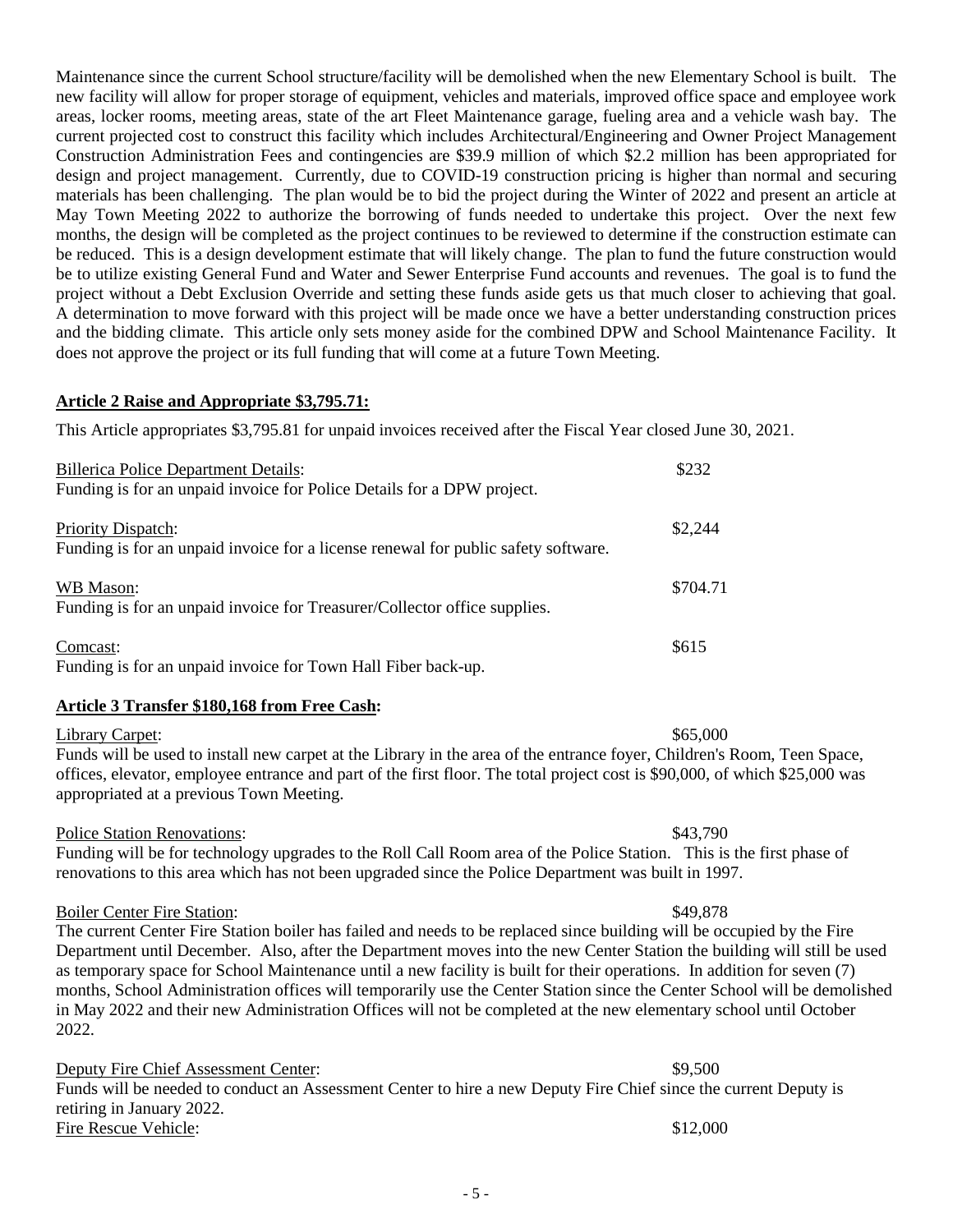Funds will be used to cover the cost difference for the new Fire Rescue Truck. The cost vehicle is \$12,000 higher than originally estimated. The price of the truck is \$202,000 and \$190,000 was appropriate at Annual Town Meeting in May 2021.

# **Article 4 Transfer \$150,000 From Water Retained Earnings:**

Funds will be used for engineering services for inspection, repairs, painting and other improvements to the Astle Street Water Tank. The Astle Street tank is a one million gallon steel tank built in 1970. Repairs were made to the tank's exterior prior to painting in 2000. Since then, numerous installations and reinstallations of cell carrier support structures and components have been placed on the tank's catwalk, where no standard specifications and organization of the equipment were provided. The result is a myriad of cables and antennas gone unchecked and installed in locations not designed for the purpose of cell tower equipment. In collaboration with the Cell Carriers, a modification has been designed to install a corral on the top of the tank which will house the Carriers' equipment and remove it from the catwalk. The corral, which has undergone two engineering peer reviews will be built and installed by the Carriers. This article is requesting funds to oversee the installation of the corral, assess deficiencies to the tank's superstructure and develop plans and specifications for any structural repairs prior to painting and recoating the tank's interior and exterior.

# **Article 5 Transfer \$3,940,314 from Certified General Fund Free Cash to the Town Stabilization Fund:**

Funds are being transferred into the Stabilization Fund to increase the fund balance to be used for future one-time capital expenditures or emergencies that the Town may encounter. Both the Town and Schools have future capital needs, and this fund will assist in addressing them. The current balance in the Stabilization Fund is \$7,188,996 and by adding \$3,940,314 from Free Cash the new balance will be \$11,316,433.

## **Article 6 Transfer From Community Preservation Fund:**

Funds will be used for drainage improvement at State Field located at Saunders Recreation Area on Livingston Street. The Project entails installation of drainage, crushed stone, loam and sod. The current areas does not drain after a moderate to heavy rain storm which causes standing water for a long time and makes the field unusable for any recreational activities

# **Article 7 Transfer of Land to Conservation Commission:**

If this article is approved, parcels listed within the article will be transferred to the Tewksbury Conservation Commission, to be held under their care, custody and control for the promotion and development of natural resources, and for the protection of the watershed resources, open space, and wildlife habitat within the Town. This article will protect these parcels in perpetuity. Below are maps of each of the parcels.

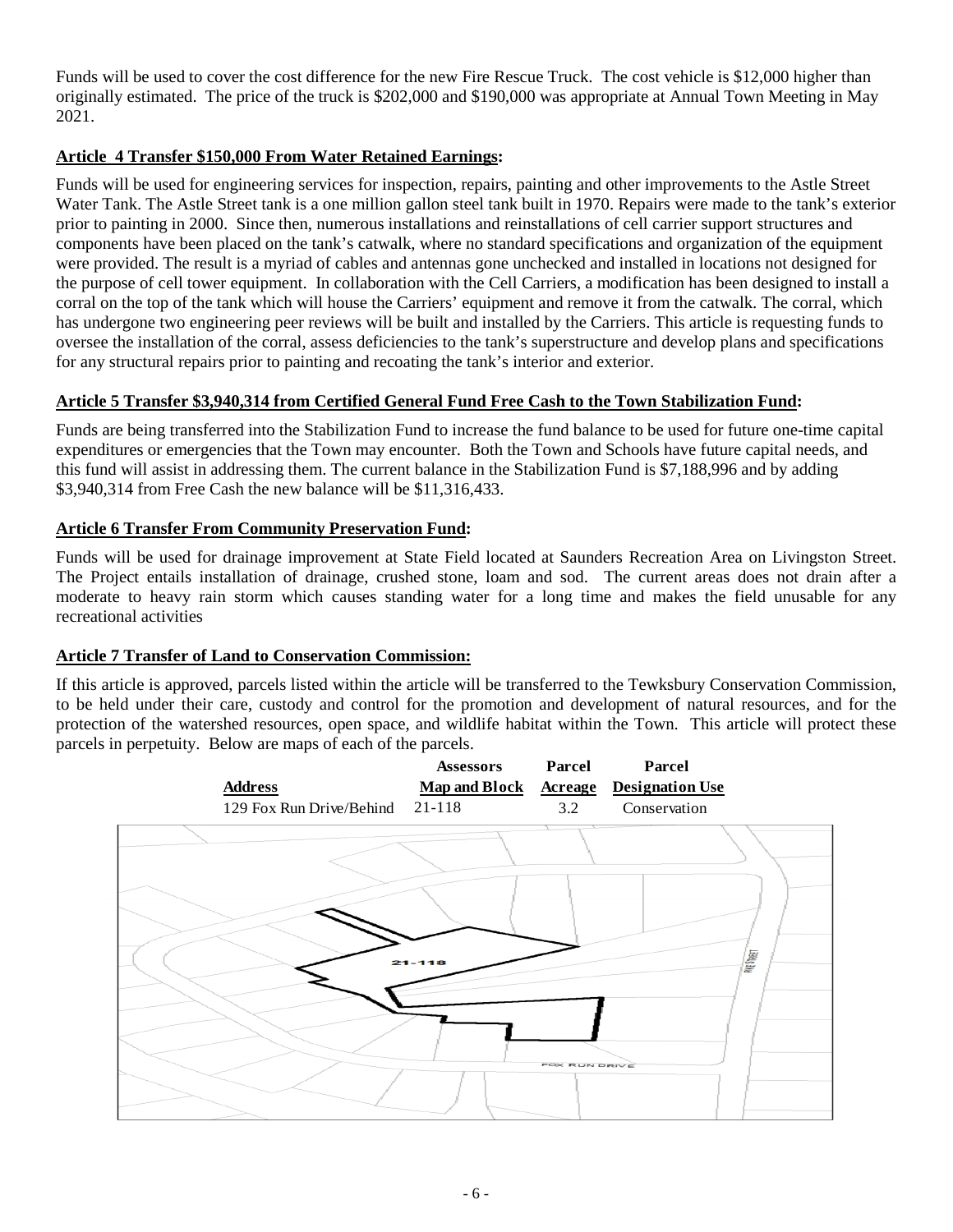

### **Article 8 Authorize Board of Selectmen to acquire any fee, easement, or other interest land for:**

Approval of this article will authorize the Board of Selectmen to provide an easement to National Grid to install wires and poles for electricity and equipment along town property to the solar facility located at the Sutton Brook Landfill off of South Street.

### **Article 9 Sale of Town Land:**

This article allows the Town to sell land in accordance with the Town By-Law through a request for bid process giving preference to abutters of the parcel. The parcels listed in the article are parcels that abutters have requested the opportunity to purchase. Each parcel will have a minimum value that the purchaser is required to pay and it includes the assessed value and administrative and legal costs. Below are maps that show the locations of the parcels.

|                | <b>Assessors</b> | <b>Parcel</b> | Parcel                                              | Current |
|----------------|------------------|---------------|-----------------------------------------------------|---------|
| <b>Address</b> |                  |               | Map and Block Acreage Square Footage Assessed Value |         |
| Birchwood Road | 86-11            | 0.46          | 20.038                                              | 153.600 |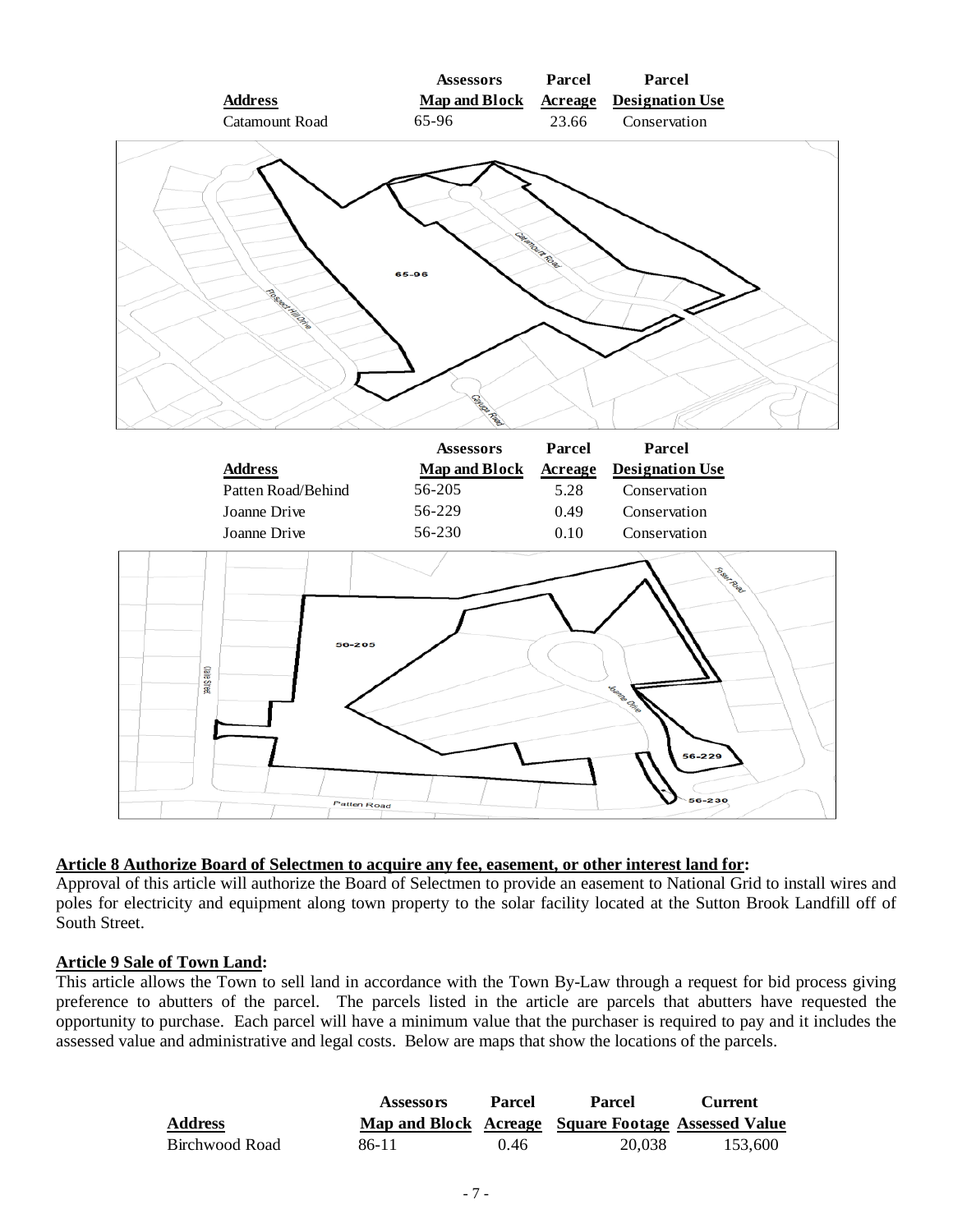

# **Article 10 Update to the Groundwater Protection District:**

This update to the Groundwater Protection District includes institutional controls as part of the Town's compliance with the Consent Decree regarding the Sutton Brook Disposal Area as recommended by the US EPA and MassDEP. It adds a buffer zone which has certain uses that will require a special permit from the Planning Board and notification to the US EPA and MassDEP. It also adds a plume area closer to the Sutton Brook Disposal Area where activities that could affect the groundwater are prohibited.

### **Article 11 Update Groundwater Protection District within the Zoning Map**:

This update to the Zoning Map will reflect the institutional controls necessary for the Town's compliance with the Consent Decree regarding the Sutton Brook Disposal Area as recommended by the US EPA and MassDEP. The areas identified include the plume area surrounding the Sutton Brook Disposal Area and the buffer zone around the plume area. The Superfund site will continue to be monitored and recommendations as to the location of the plume area and buffer area may change over time. Any changes will be brought back to a future Town Meeting for a vote to amend the map.

# **Article 12 Charter Change**: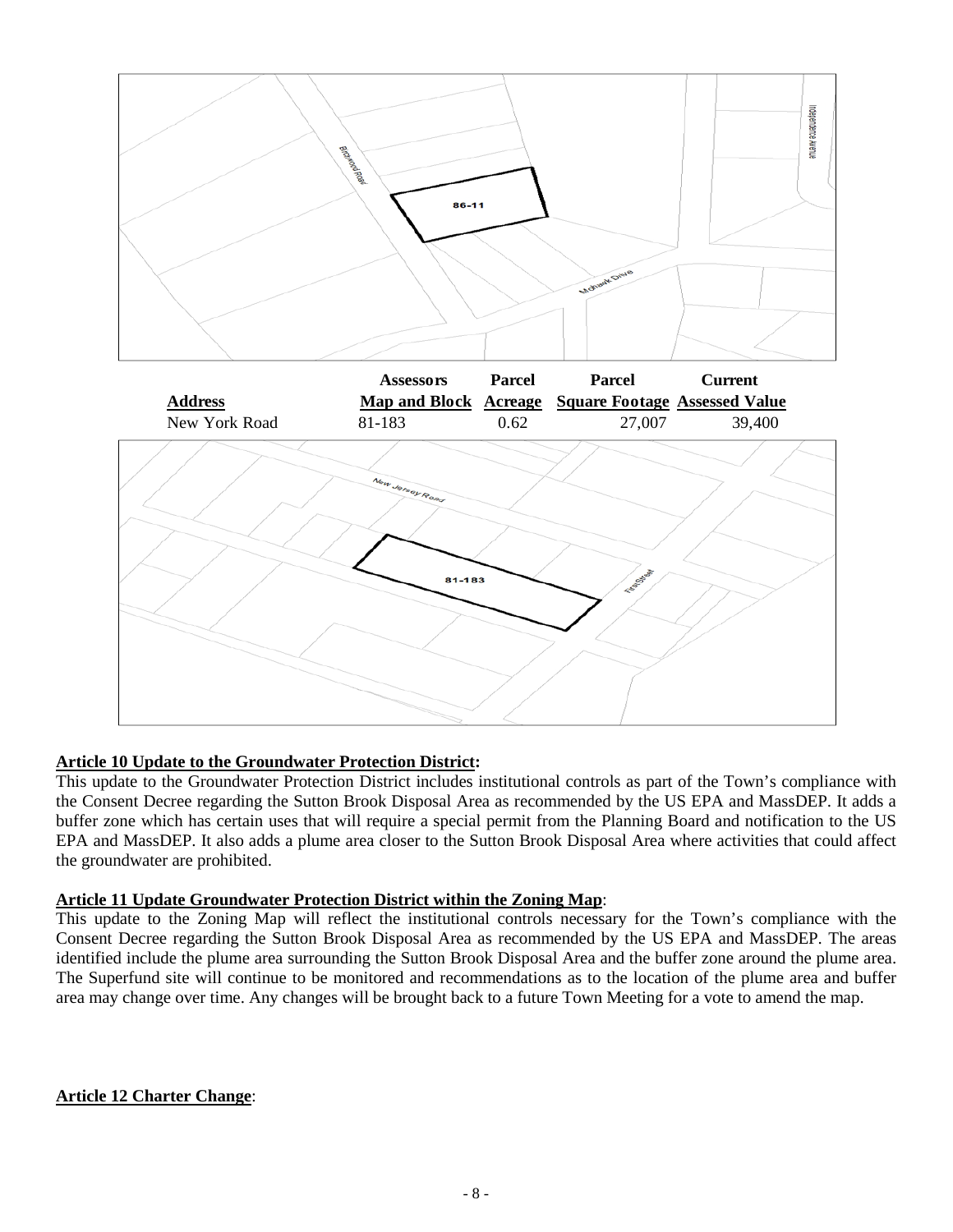This article will change the terminology within the Town Charter as follows: anywhere it mentions "Board of Selectmen" will be changed to "Select Board", any reference of "Board of Selectman" will be changed to "Select Board member" and "Chairman" to "Chair".

# **Article 13 General By-Law Change**:

This article will change the terminology within the Town General By-Laws as follows: anywhere it mentions "Board of Selectmen" will be changed to "Select Board", any reference of "Board of Selectman" will be changed to "Select Board member" and "Chairman" to "Chair".

# **Article 14 Zoning By-Law Change**:

This article will change the terminology within the Town Zoning By-Laws as follows: anywhere it mentions "Board of Selectmen" will be changed to "Select Board", any reference of "Board of Selectman" will be changed to "Select Board member" and "Chairman" to "Chair".

### **The following is a summary of Financial Article and Fund Balances:**

| <b>General Fund Stabilization:</b>                  |               |
|-----------------------------------------------------|---------------|
| Balance as of 8/31/2021                             | \$7,376,119   |
| Article 5, Transfer-In                              | \$3,940,314   |
| <b>Revised Balance</b>                              | \$11,316,433  |
| <b>FY2022 Certified Free Cash Balance:</b>          |               |
| Amount certified 7/1/2021                           | \$4,720,482   |
| Article 3, Transfer-Out                             | (\$180,168)   |
| Article 5, Transfer-Out                             | (\$3,940,314) |
| <b>Revised Balance</b>                              | \$600,000     |
| <b>FY2022 Water Retained Earnings Balance:</b>      |               |
| Amount certified 7/1/2021                           | \$2,421,795   |
| Article 4, Transfer-Out                             | (\$150,000)   |
| <b>Revised Balance</b>                              | \$2,271,795   |
| <b>Water Fund Stabilization:</b>                    |               |
| Balance as of 8/31/2021                             | \$1,926,745   |
| No Transfers at this Town Meeting                   | \$0           |
| <b>FY2022 Sewer Retained Earnings Balance:</b>      |               |
| Amount certified 7/1/2021                           | \$6,699,211   |
| No Transfers at this Town Meeting                   | \$0           |
| <b>Sewer Fund Stabilization:</b>                    |               |
| Balance as of 8/31/2021                             | \$3,990,352   |
| No Transfers at this Town Meeting                   | \$0           |
| <b>FY2022 Stormwater Retained Earnings Balance:</b> |               |
| Amount certified 7/1/2021                           | \$132,686     |
| No Transfers at this Town Meeting                   | \$0           |
| <b>FY2022 Cable Retained Earnings Balance:</b>      |               |
| Amount certified 7/1/2021                           | \$2,244,348   |
| No Transfers at this Town Meeting                   | \$0           |
| <b>OPEB Trust Fund:</b>                             |               |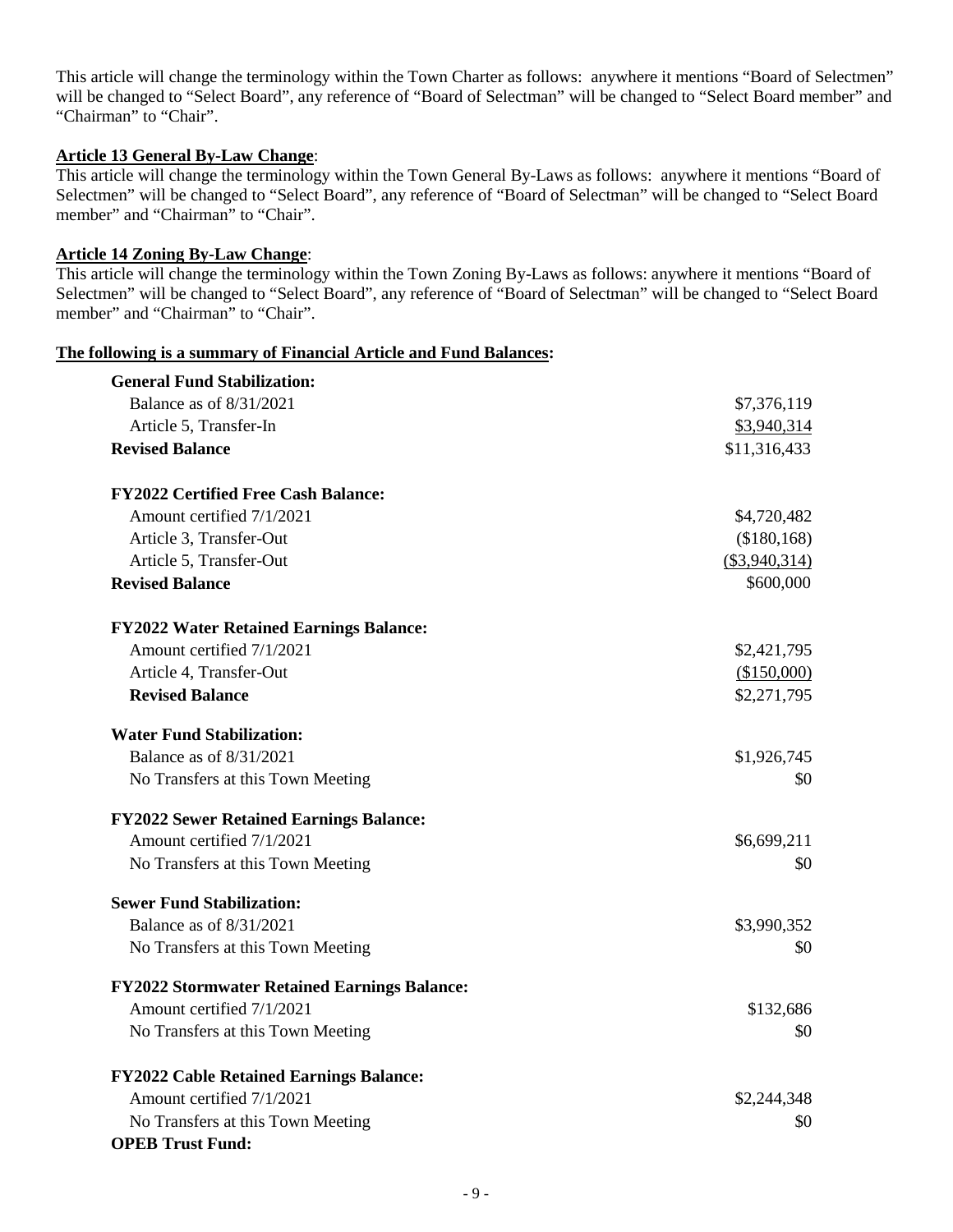| Balance as of $8/31/2021$         | \$8,219,652 |
|-----------------------------------|-------------|
| No Transfers at this Town Meeting | \$0         |
| <b>CPA Undesignated Reserve:</b>  |             |
| Balance as of $8/31/2021$         | \$1,311,881 |
| Article 4, Transfer-Out           | (\$110,000) |
| <b>Revised Balance</b>            | \$1,201,881 |
| <b>CPA Open Space Reserve:</b>    |             |
| Balance as of $8/31/2021$         | \$406,281   |
| No Transfers at this Town Meeting | \$0         |
| <b>CPA Housing Reserve:</b>       |             |
| Balance as of 7/31/2021           | \$789,221   |
| No Transfers at this Town Meeting | \$0         |
| <b>CPA Historic Reserve:</b>      |             |
| Balance as of 7/31/2021           | \$340,400   |
| No Transfers at this Town Meeting | \$0         |

### **General Financial Information:**

The following chart is a summary of expenditures and revenues for Fiscal Years 2020, 2021 and 2022 original projection and update projection. Within the Uses of Funding section, the appropriations include the budget and all other financial articles approved at previous Town Meetings and those being proposed. Cherry Sheet Offsets, Other Local Expenditures and State and County Charges are areas that need to be accounted for in addition to Town Meeting appropriations. The surplus in Fiscal Year 2020 and Fiscal year 2021 became part of certified Free Cash and Water and Sewer Retained Earnings. A portion of each was spent at previous Town Meetings. The \$111,315 projected surplus in Fiscal year 2022 is from Water, Sewer, Stormwater and Cable Enterprise Fund revenue.

| <b>Summary Expenditures and Revenues</b>                      |               |             |             |               |
|---------------------------------------------------------------|---------------|-------------|-------------|---------------|
|                                                               | Actual        | Projected   | Actual      | Projected     |
|                                                               | Budget FY20   | Budget FY21 | Budget FY21 | Budget FY22   |
| Uses of Funding (Amounts to be Raised)                        |               |             |             |               |
| Appropriations                                                | 117,815,558   | 120,720,933 | 120,720,933 | 124, 167, 793 |
| Water, Sewer, Stormwater and Cable TV Enterprise Fund Budgets | 14,227,531    | 15,525,902  | 15,525,902  | 15,984,367    |
| Special Articles and Transfers                                | 10,129,931    | 3,737,338   | 3,737,338   | 8,544,211     |
| <b>Cherry Sheet Offsets</b>                                   | 40,340        | 49,291      | 49,291      | 52,761        |
| Other Local Expenditures                                      | 1,065,020     | 903,560     | 903,560     | 823,278       |
| State and County Charges                                      | 1,612,783     | 1,509,271   | 1,509,271   | 1,913,044     |
| Total Use of Funding                                          | 144,891,163   | 142,446,295 | 142,446,295 | 151,485,455   |
| Sources of Funding                                            |               |             |             |               |
| <b>Property Taxes</b>                                         | 81,531,117    | 85,066,999  | 85,066,999  | 88,709,334    |
| Debt Exclusions                                               | 12,953,342    | 12,314,556  | 12,314,556  | 11,992,885    |
| <b>State Estimated Revenues</b>                               | 17,009,744    | 17,026,951  | 17,026,951  | 17,449,642    |
| Local Estimated Revenues                                      | 13,384,431    | 8,705,434   | 11,145,307  | 8,722,210     |
| Other Available Funds                                         | 24, 244, 701  | 19,705,097  | 19,705,097  | 24,722,699    |
| <b>Total Sources of Funding</b>                               | 149, 123, 336 | 142,819,037 | 145,258,909 | 151,596,770   |
| Surplus/(Deficit)                                             | 4,232,173     | 372,741     | 2,812,614   | 111,315       |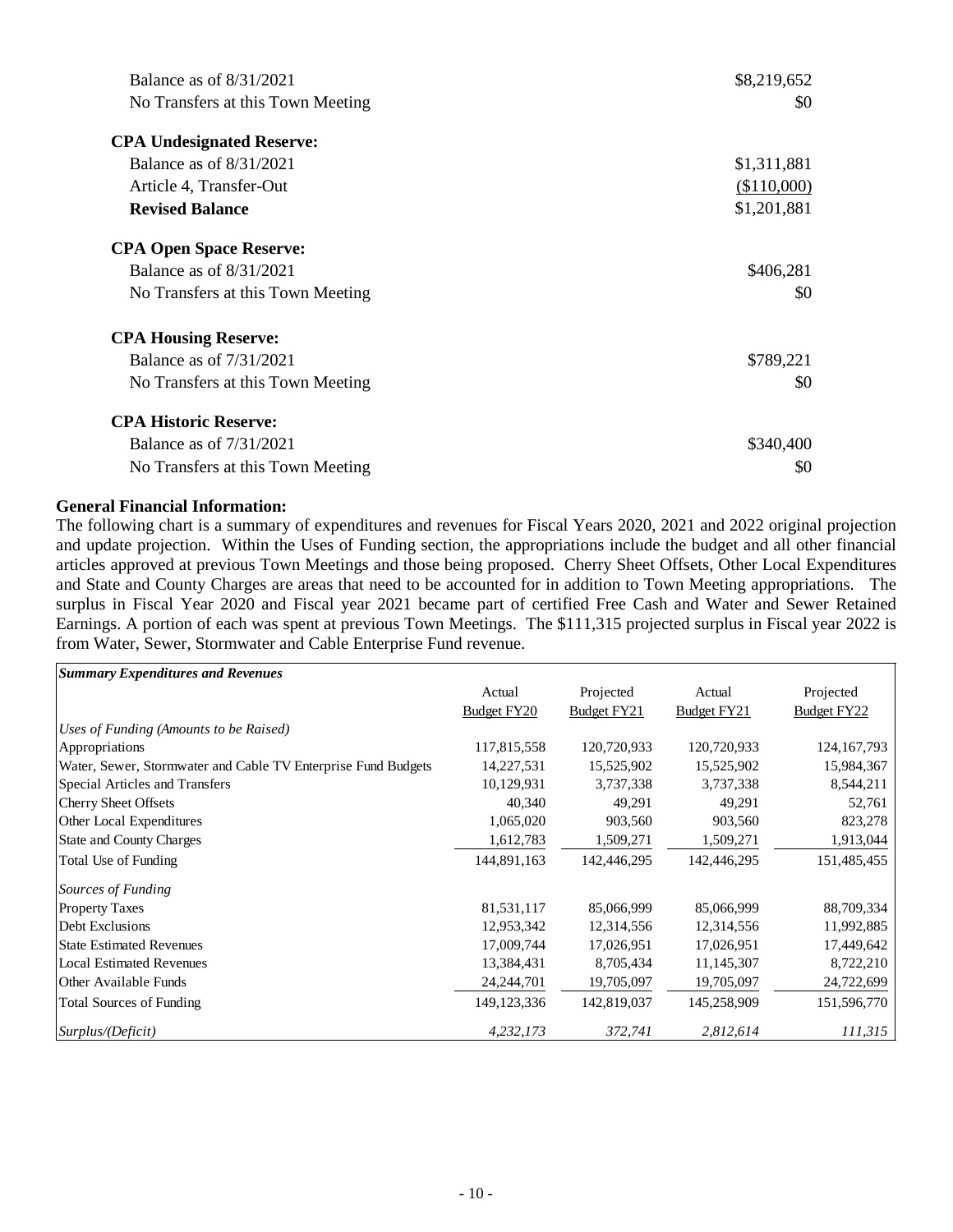| <b>General Fund Budget Summary</b>                              |             |                 |               |                   |
|-----------------------------------------------------------------|-------------|-----------------|---------------|-------------------|
|                                                                 | FY2020      | FY2021          | FY2022        | FY2022 Budget     |
|                                                                 | Expended    | <b>Budgeted</b> | <b>Budget</b> | Inc/Dec Over FY21 |
| Total Town Budget Net Allocations and w/o Exempt Debt           | 38,784,911  | 39,686,127      | 42,521,648    | 2,835,521         |
| <b>Total Exempt Town Debt</b>                                   | 5,402,142   | 5,114,204       | 5,000,834     | (113,370)         |
| <b>Total School Budget Net Allocations</b>                      | 60,518,427  | 61,262,066      | 62,617,856    | 1,355,790         |
| <b>Total Exempt School Debt</b>                                 | 7,597,042   | 7,484,957       | 7,041,688     | (443, 269)        |
| Shawsheen Tech                                                  | 6,593,936   | 6,924,597       | 6,843,037     | (81, 560)         |
| <b>Essex North Shore Agricultural and Tech. School District</b> | 107,581     | 128,982         | 142,731       | 13,749            |
| Water Enterprise Fund                                           | 7,051,451   | 7,346,811       | 7,346,811     |                   |
| Sewer Enterprise Fund                                           | 6,300,152   | 6,623,932       | 6,623,932     |                   |
| Stormwater Enterprise Fund                                      | 304,961     | 1,162,940       | 1,162,940     |                   |
| Cable TV Enterprise Fund                                        |             | 392,219         | 392,219       |                   |
| <b>Total Budget Net Allocations/Offsets</b>                     | 132,660,603 | 136, 126, 835   | 139,693,695   | 3,566,860         |

### **The following Chart is a summary of the General and Enterprise Budgets. The FY22 Budget includes all action being proposed at Special Town Meeting:**

Note: FY22 Budget includes all action being proposed at Special Town Meeting

### **The following Chart is a breakdown of funding that made up Certified Free Cash:**

| <b>General Overview and Breakdown Free Cash FY21</b>                |              |             |
|---------------------------------------------------------------------|--------------|-------------|
| FY21 Budget Turn Back - Town                                        | \$           | 814,803     |
| FY21 Budget Turn Back - School                                      | \$           | 1,592,110   |
| <b>FY21 State Assessments</b>                                       | \$           | (153, 417)  |
| Local Receipts Higher than Projected (see chart below for detail)   | \$           | 2,439,873   |
| Real & Personal Property                                            | \$           | 1,039,302   |
| State Aid                                                           | \$           | (249, 865)  |
| DOR Adjustments for FY21                                            | $\mathbf{s}$ | (1,238,597) |
| End of Year Adjustments Closing Out FY21                            | \$           | 476,273     |
| Total Certified Free Cash as of July 1, 2021                        | \$           | 4,720,482   |
| <b>Breakdown Local Receipts Increase/(Decrease) over Projection</b> |              |             |
| Motor Vehicle Excise Tax                                            | \$           | 818,240     |
| Meals Tax                                                           | \$           | 233,592     |
| Hotel/Motel Tax                                                     | \$           | 155,163     |
| Other Excise Tax                                                    | \$           | 249         |
| Penalties and Interest on Taxes and Excises                         | \$           | 89,117      |
| Payment In-Lieu of Taxes (PILOT)                                    | $\mathbf{s}$ | 54,569      |
| Charges for Services - Ambulance                                    | \$           | 278,072     |
| Fees                                                                | $\mathbf{s}$ | 140,759     |
| Rentals                                                             | $\mathbf{s}$ | 49,423      |
| Other Departmental Revenue                                          | $\mathbf{s}$ |             |
| Licenses and Permits                                                | $\mathbf{s}$ | 279,662     |
| Fines and Forfeits                                                  | $\mathbf{s}$ | (10, 137)   |
| <b>Interest Earnings</b>                                            | \$           | 82,221      |
| Misc. State and Other Revenue                                       | \$           |             |
| <b>SPED Medicaid Reimbursement</b>                                  | $\mathbf{s}$ | 109,031     |
| <b>Recurring Revenue</b>                                            | $\mathbf{s}$ | 136,461     |
| Non-Recurring Revenue (Account Close outs)                          | \$           | 23,451      |
| <b>Total</b>                                                        | \$           | 2,439,873   |

*Note: "DOR adjustments" above the Massachusetts Department of Revenue makes adjustments for any deficit balances in other Funds. These deficits are mainly grants or reimbursements not received at the close of the Fiscal Year but will be reimbursed in FY22.*

# **The following Chart provides a breakdown of funding that made up Cable TV Retained Earnings:**